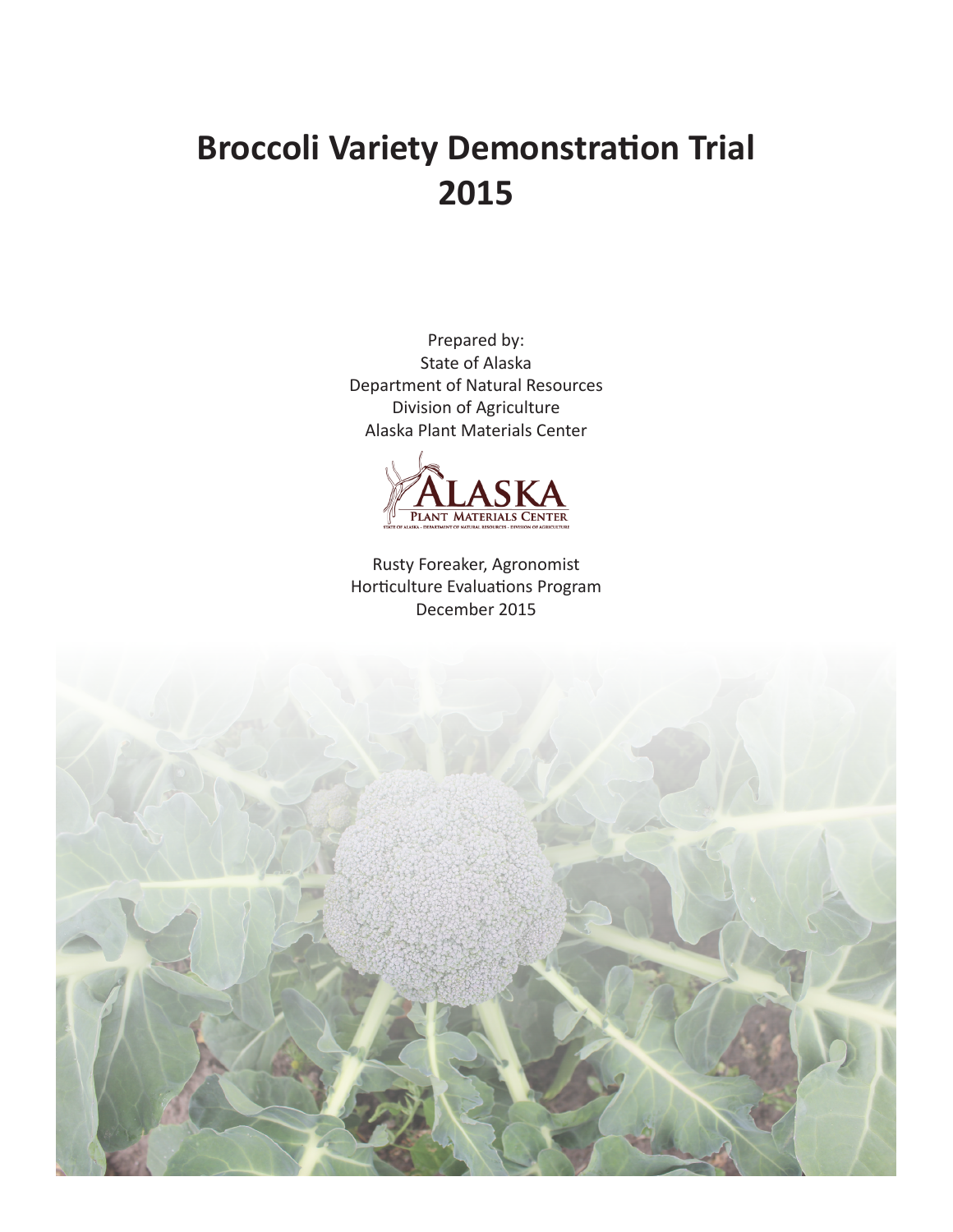## **Introduction**

Broccoli is a cool season crop that does poorly in hot weather, which makes it a favorable crop for production in the cool summers of Southcentral Alaska. However, farmers in Alaska need updated information on new and old varieties available for commercial production. The Alaska Plant Materials Center, located 5.4 miles south of Palmer, Alaska, conducted a broccoli variety demonstration trial for the second year. It is important to note these trials must be conducted over several growing seasons in order to provide sufficient evidence that these varieties will perform well overall in the region. The new varieties are grown alongside traditional or standard varieties for quality comparison purposes. Commercial production of new varieties should only be considered after several years of variety trials are successful with initial plantings on a small production scale.

#### **Overview**

Ten broccoli varieties were evaluated at the Alaska Plant Materials Center. The soil is described as a Kidazqeni-Nikalson Complex. The varieties chosen and the seed source are as follows: Arcadia, Belstar, Blue Wind, Diplomat, Green Magic – Johnny's Selected Seeds, Bonanza – Burpee, Coronado Crown, Packman – Park Seed, Green King, Waltham #29 – Fedco Seeds. **Figure 1** shows local climate data along with growing degree days.



#### **Figure 1.** Climate Data

## **Methods**

Ten broccoli varieties were evaluated using a randomized complete block design with four replications in double row raised beds, 16 feet long, with 39 inches between beds, and 18 inches between rows. The plants were spaced 8 inches within the row. The area was tilled and fertilized with 100 lb. N, 100 lb. P<sub>2</sub>O<sub>5</sub>, 100 lb. K<sub>2</sub>O per acre after planting. The seeds were germinated in 288 plug trays with a commercial peat germination mix and maintained at 72°F in a greenhouse. After germination, the seedlings were maintained at a minimum temperature of 55°F. The flats were watered as required and fertilized with Peat-Lite Special, 15-16-17 at the rate of 100 ppm N. The seedlings were transplanted into 72 plug trays until ready for planting. They were moved outside the greenhouse to a protected area to harden off after four weeks in the greenhouse. After being outside for one week, the seedlings were transplanted into the field on May 26. Irrigation was supplied through one row of drip tape per row of plants. The plots were checked two times per week for mature terminal heads. The growing degree days were calculated using a base temperature of 40°F.